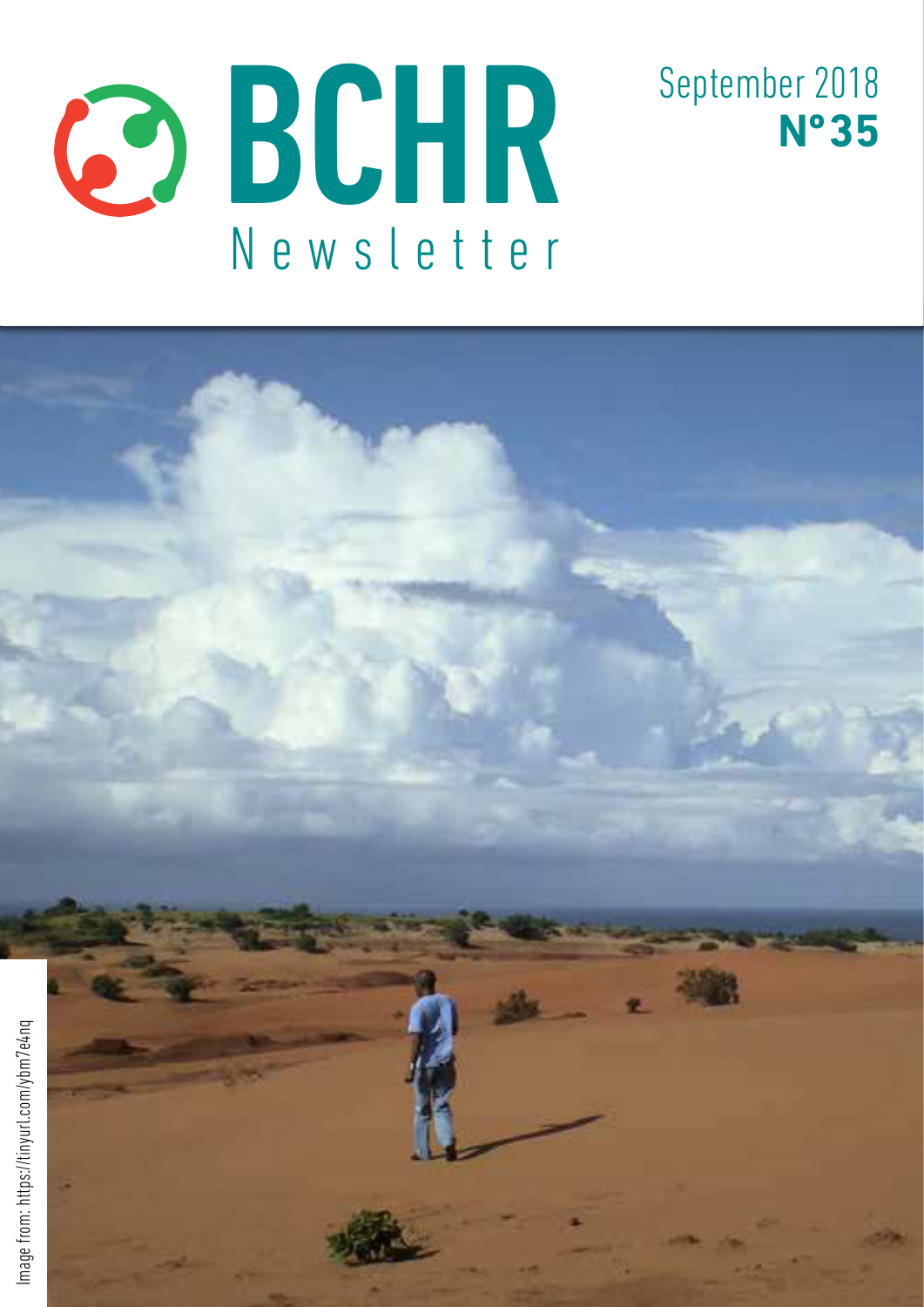# The BCHR Network

The BCHR Network is pleased to present the BCHR Update Newsletter, which provides a host of insights into the work of the network and its members. The main purpose of this newsletter is to a) share information about the work of the network and its members to a wider audience, and b) to strengthen co-operation and co-ordination between the network members themselves and with other interested parties.

- Click [here](http://www.networkbchr.org/) to learn more about the BCHR Network
- Click [here](http://www.networkbchr.org/#!join-the-network/c24vq) for a complete list of the BCHR Network members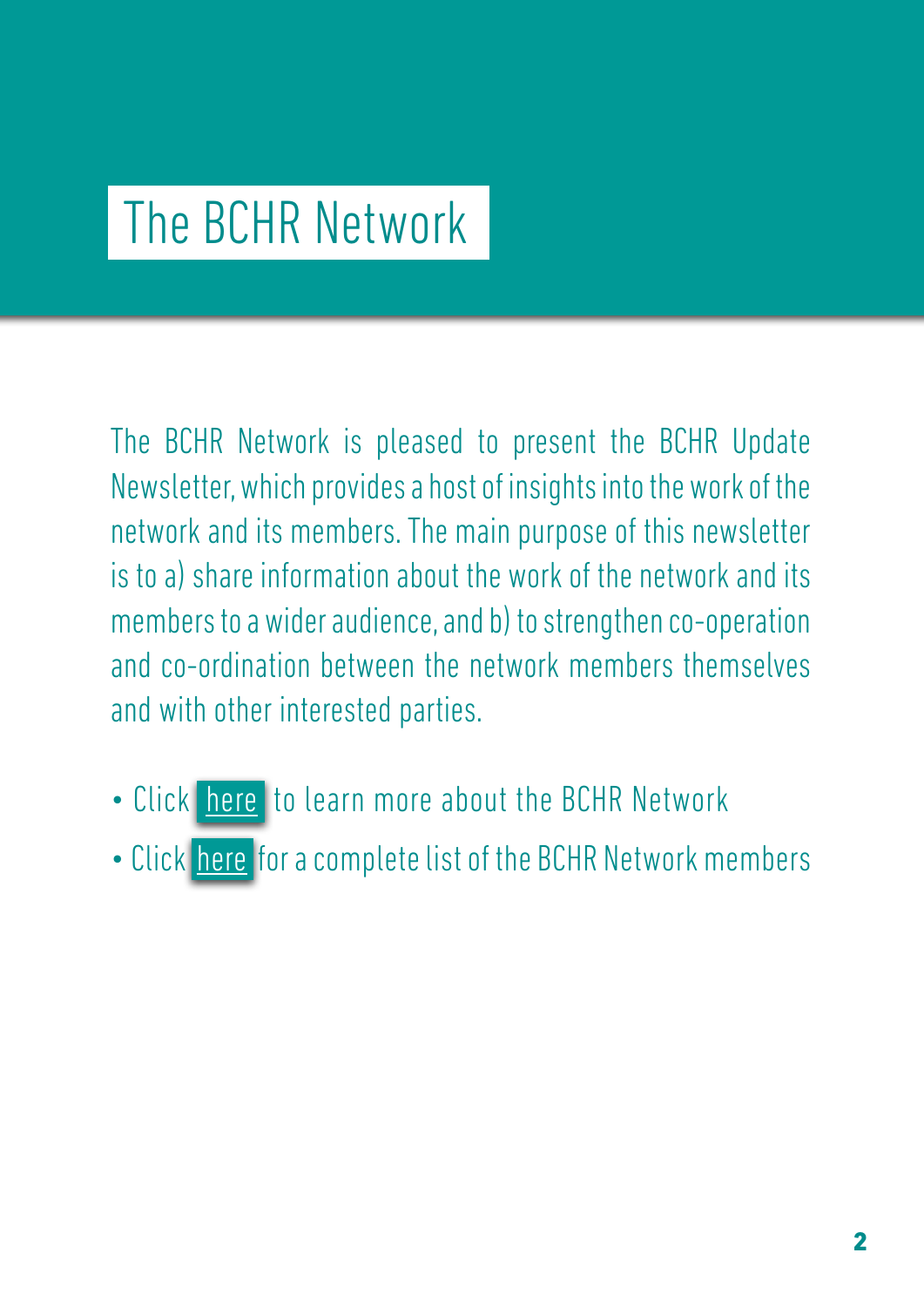# INDEX / Newsletter

| Quick reminder: we are now only one month away from our next annual |  |
|---------------------------------------------------------------------|--|
| conference. Register NOW!                                           |  |
|                                                                     |  |
| a. Public consultations and call for projects 5                     |  |
|                                                                     |  |
|                                                                     |  |
|                                                                     |  |
|                                                                     |  |
|                                                                     |  |
|                                                                     |  |
|                                                                     |  |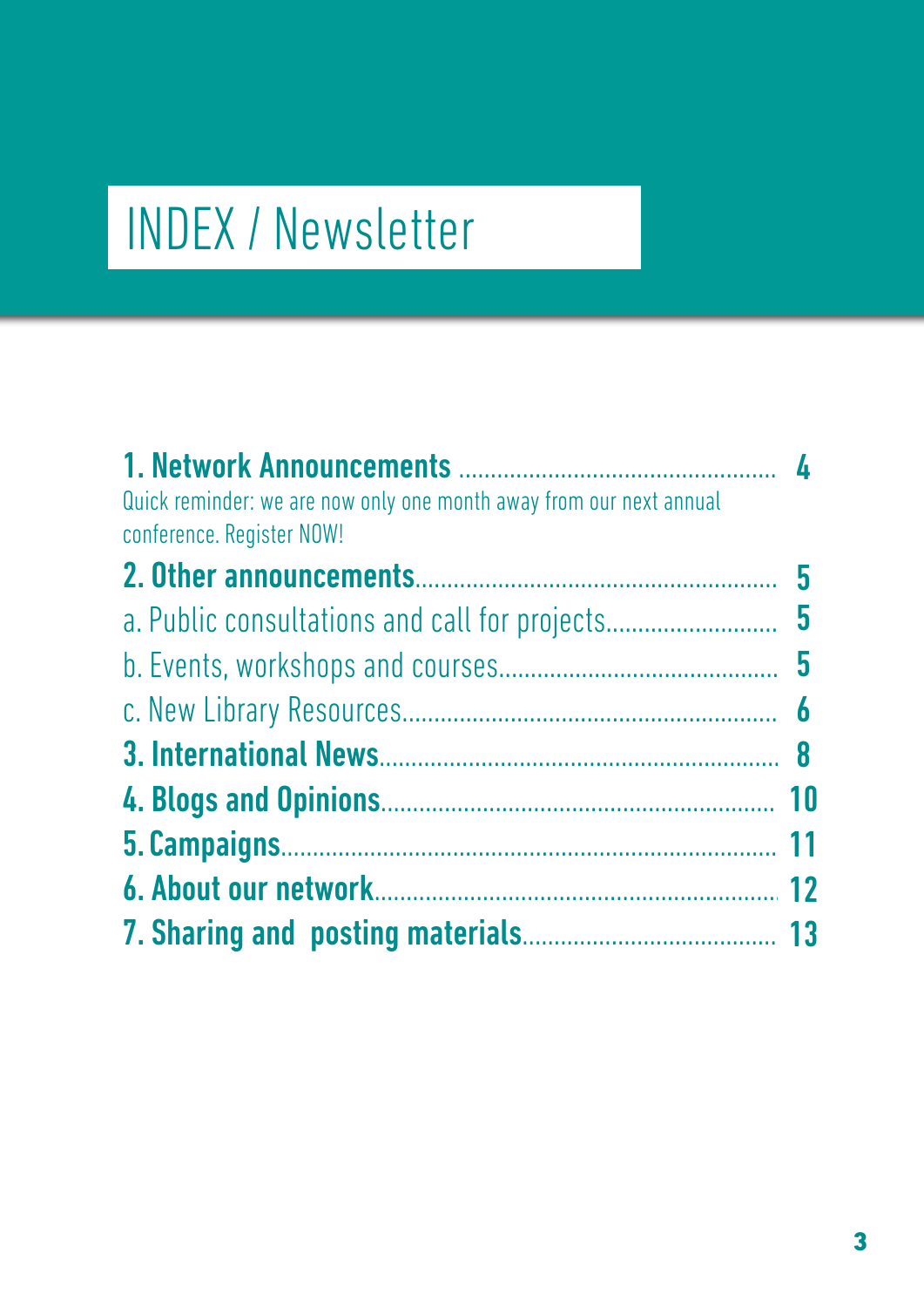# Network Announcements

#### • Quick reminder: we are now only one month away from our next annual conference. [Register NOW!](https://www.networkbchr.org/annual-meeting) The BCHR Network is happy to announce its next annual conference to be held on the 29th of November in

**Geneva.** Please have a look at our preliminary program with outstanding experts and practitioners from different disciplines, organisations and territories.

By bringing together a broad range of academics, practitioners and NGOs, we're able to get to crux of the big issues. Highlights include:

- Hear from SHERPA on legal accountability for companies in conflict zones in relation to cases such as Amesys.
- Participate in an academic debate on business and transitional justice.
- A wide range of perspectives and stories of success on how to make companies accountable in Western Sahara.
- How different tools and guidance are emerging in the realm of business and conflict.
- Participate in a consultation aimed at supporting the UNWG new project on the implementation of the UNGP in conflict and post-conflict settings.

The conference will open a space to consider these challenges in ways that rely on tools and perspectives drawn from the experience and research activity of all participants.

You can see full details of confirmed speakers, key themes and agenda items [here](https://docs.wixstatic.com/ugd/e6086f_d675a67760c34949885591fe025099c3.pdf).

We look forward to seeing you in November!

• The BCHR Network participated in the expert workshop 'Developing quidance on business and human rights in conflict and post conflicts zones', organized by the UN Working Group on Business and Human Rights on the 4th of October in Geneva. The UN Working Group on Business & Human Rights is about to launch a **project on implementation** of the UN Guiding Principles on Business and Human Rights in conflict and post-conflict settings and the Network was invited to participate in a preliminary expert workshop to support the development of the roadmap for the project. This project will run during 2018-2020 and focus on identifying and clarifying policy options for States and business along the conflict cycle, in line with the Guiding Principles and international best practice.

#### • International Conference Private Military and Security Actors in "Moderns Wars": Perspectives, Consequences and Strategies to ensure Human Security,

Date: Barcelona on November, 21st-23rd 2018.

The International Conference Private Military and Security Actors in "Moderns Wars": Perspectives,

Consequences and Strategies to ensure Human Security, will be held in Barcelona on November 21st-23rd 2018. The objective of this event organized by NOVACT, Centre Delàs d'Estudis per la Pau with the support of the Barcelona City Council, the International Catalan Institute for Peace and the BCHR Network is to raise public awareness to the increased participation of private actors in war and conflict settings and to reinforce the joint work with civil society organizations to lay the foundations for the creation of an international hub to confront the privatization of war and security. The event is open to academics, think tanks, representatives of civil society organizations and/or activists. We especially welcome the participation of BCHR network's members. For more information on the final agenda and list of panelist, kindly contact: **[leticia@novact.org](mailto:leticia%40novact.org?subject=)**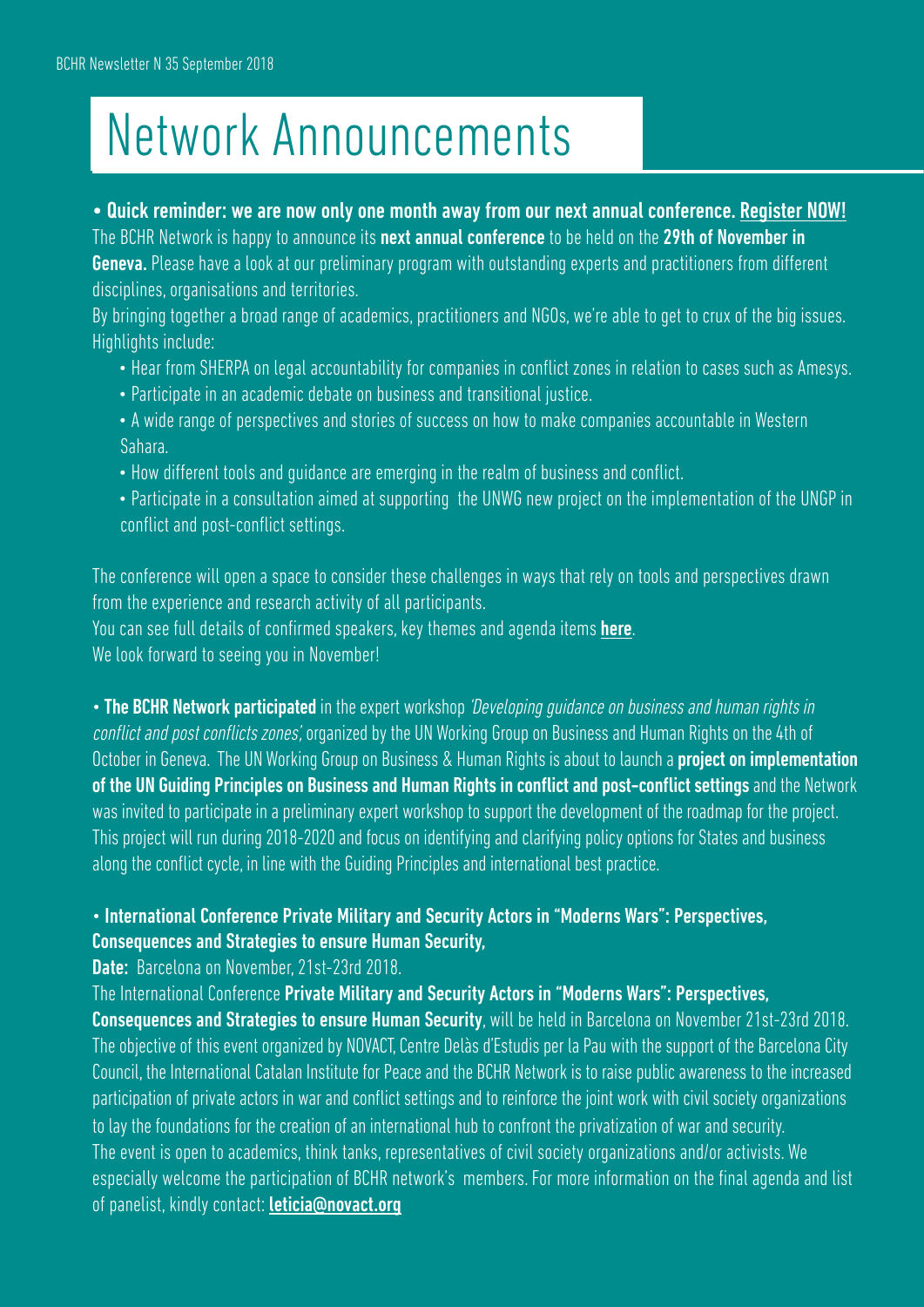# Other announcements

## A. PUBLIC CONSULTATIONS AND CALL FOR PROJECTS

## • 4th Business and Human Rights Young Researchers Summit St. Gallen, Switzerland

#### Deadline: November 1st

The Institute for Business Ethics at University of St. Gallen, the Center for Business and Human Rights at New York University's Stern School of Business, and the Business and Human Rights Journal (BHRJ) are pleased to announce the 4thBusiness and Human Rights Young Researchers Summit in St. Gallen, Switzerland, taking place on April 11th-12th, 2019. The Summit will bring together approximately 10-15 excellent PhD students and early post-doc researchers (cut-off is one year after graduation) who engage in research in the business and human rights field. The objective is for participants to present their research project in an interdisciplinary, collaborative workshop setting. Scholars from all disciplines are invited to apply including ethics, law, business, and global affairs.

[Learn more](https://tinyurl.com/y8ozo4uf)

## B. EVENTS, WORKSHOPS AND COURSES

## • International Labour Standards and Corporate Social Responsibility: Understanding Workers' Rights in the Context of Due Diligence

Date: October 8th to 12th

### Place: Turin Centre

This course aims to strengthen the capacity of participants to understand the principles of the ILO International labour Standards (ILS) as they relate to company operations and due diligence related to labour rights and how these principles can be most effectively implemented in company operations along their supply chains.

**\*\*\*\*\*\*\*\*\*\*\*\*** 

[Learn more](https://tinyurl.com/y7n2l23l )

## • SDGs and Initiatives for Sustainable Global Value Chains

#### Date: October 30th

Place: European Economic and Social Committee (EESC) Jacques Delors Building, Room JDE62 Rue Belliard, 99-101 B-1040 Brussels.

This conference, aims to share experiences on national instruments and initiatives for sustainable value chains and explore how they could be scaled up to the EU level. How do they foster responsible business conduct in international value chains? How are they coherent to existing policies, the UN Guiding Principles on Business and Human Rights and the OECD Guidelines on Multinational Enterprises?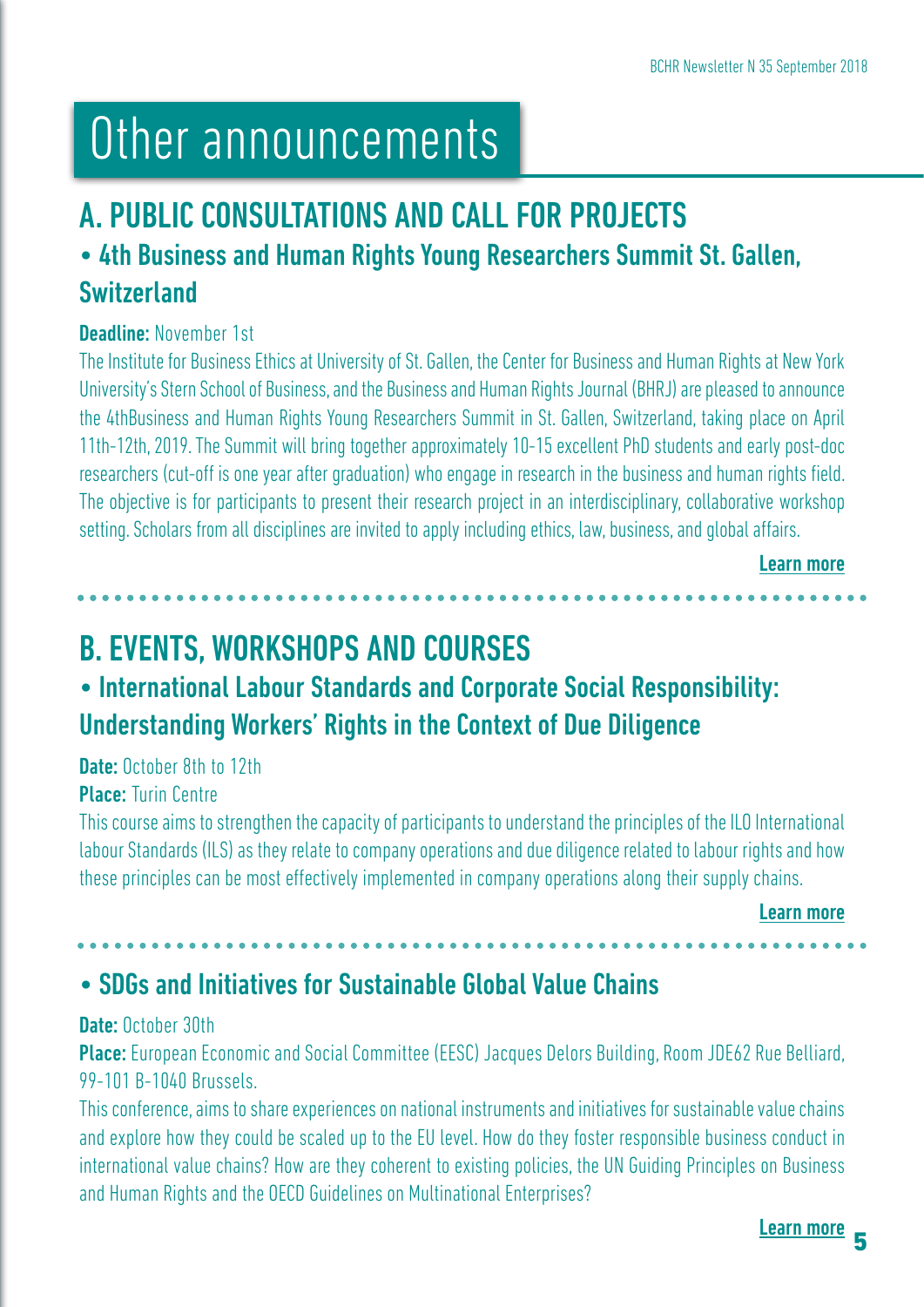### • Business and Human Rights Workshop

#### Dates: November 2, 2018 2:45 PM - November 3, 2018 4:30 PM

This is an introductory course on business and human rights designed for professionals in law, finance, development, and human rights advocacy. This workshop focuses on how corporations impact human rights and how they can manage those impacts. Through group exercises based on real-world cases, workshop participants will gain exposure to human rights practice within a company, including: human rights impact assessments, risk management, internal and external communication, stakeholder engagement and collaborative standardsetting through multi-stakeholder initiatives. It aims to replicate real-world conditions by modeling techniques of stakeholder engagement and dialogue in a trusted, participatory learning environment. In addition to the two workshop facilitators, leading business professionals will join to facilitate skills-building exercises.

To register and for more information visit [http://www.humanrightscolumbia.org](http://www.humanrightscolumbia.org/events/business-and-human-rights-workshop)

## C. NEW LIBRARY RESOURCES

### • Corporate Legal Accountability Quarterly Bulletin: Parent Company Liability for Extraterritorial Abuse

#### Author: Business & Human Rights Resource Centre

The relevant topic of this quarter is the parent company liability for extraterritorial abuse. Victims often find themselves forced to seek justice in a foreign court, typically where the parent company is incorporated and supposedly carrying out global management of its subsidiaries' operations. Targeting the parent company along with its overseas subsidiaries can offer certain advantages to the victims of corporate abuse.

#### [Learn more](https://tinyurl.com/y9rkrn8p )

### • Shiva Foundation Launches Online Toolkit for the Hotel Industry

#### Author: Shieva Foundation

The Shiva Foundation is launching the Stop Slavery Blueprint and free online toolkit for the hotel industry. The toolkit, which includes guidance, templates and training, provides practical measures to address some of the main risk areas regarding modern slavery in the industry. This toolkit is launched following wide-ranging insights from across the sector.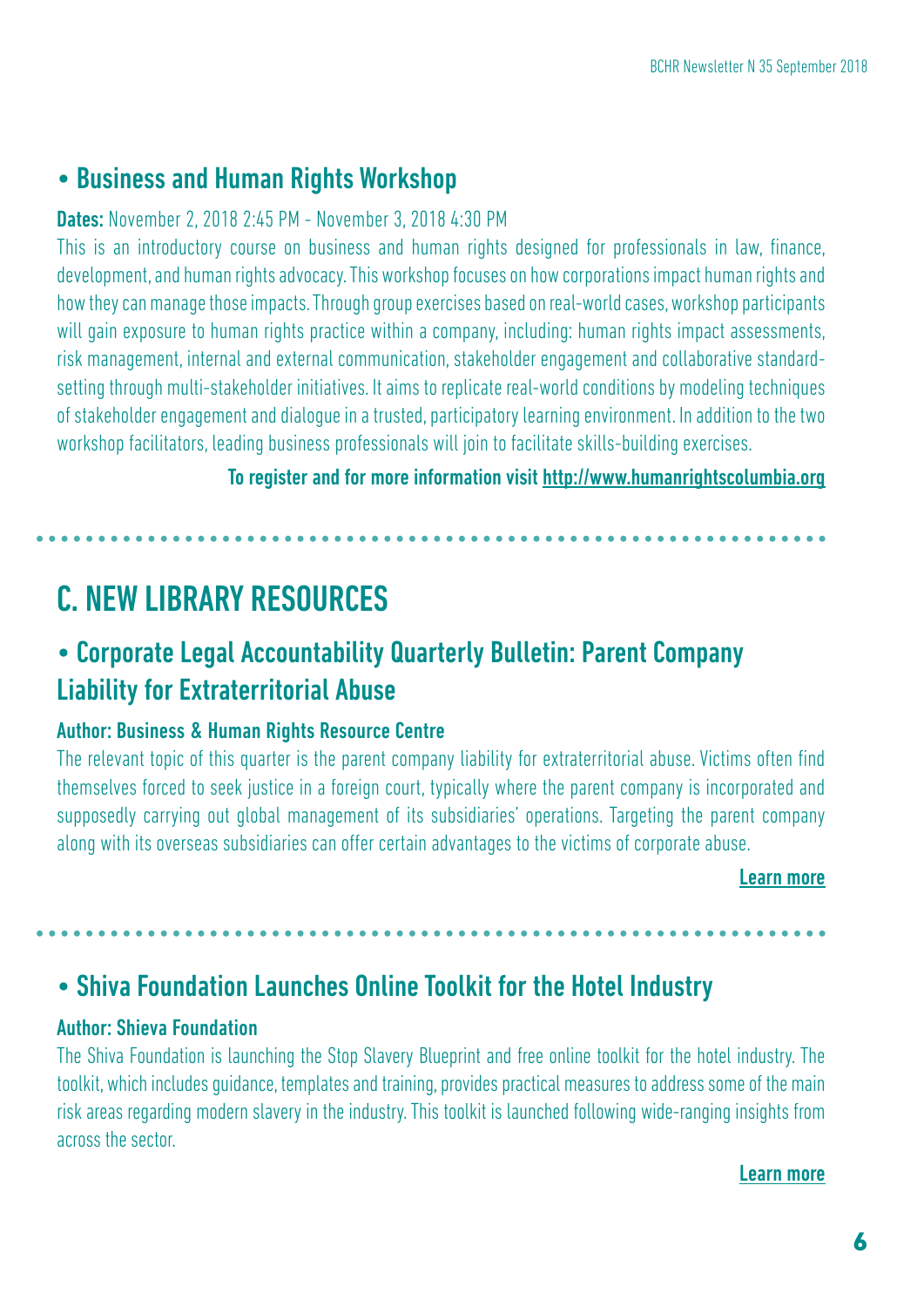## • Questions to Help Companies Respect and Protect Human Rights in Occupied Territories

### Authors: Eiris Foundation

This paper aims to start closing that gap, by offering businesses additional guidance on how frameworks such as the Guiding Principles and OECD Guidelines for investors might apply in two of the world's highest profile areas of occupation: Crimea and the Occupied Palestinian Territories.



#### [Learn more](https://tinyurl.com/yd8t9rps )

## • Free, Prior and Informed Consent in the Extractive Industries in Southern Africa

### Author: OXFAM and Legal Resources Centre (LRC)

The power to give or withhold consent to extractive industry projects is a key tool to help communities defend their right to participate in the development decisions that affect them. For Indigenous Peoples' the right to free, prior and informed consent ("FPIC") is recognized under international law, and requires that they be informed about projects that may affect their land, resource and other rights in a timely manner, free of coercion and manipulation, and have the opportunity to approve or reject a project prior to the commencement of all activities

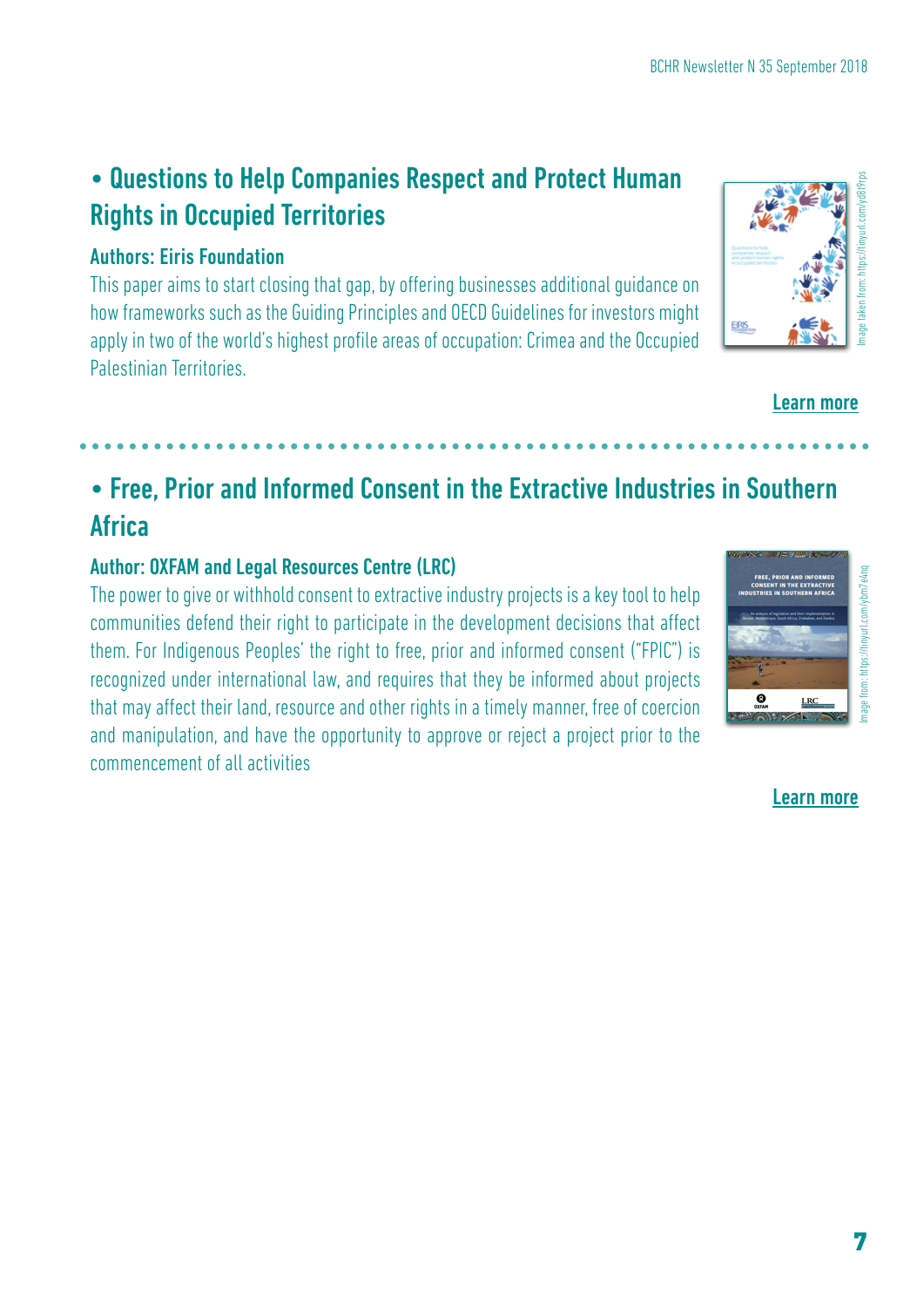# International News

## • Indigenous Environmental Activist, Margarito Díaz González, Murdered in Nayarit, Mexico

Date: September 14th

Source: Somos el Medio

The National Commission of Human Rights (CNDH) denounces the killing of Margarito Díaz González, defender of the environment and sacred sites of the Wixárika people, and have requested that the Government of the State of Nayarit, implement protective measures for his family.

[Learn more](https://tinyurl.com/y786cqjt)

## • Minors; A Big Challenge to the Mining Industry in Busia

Date: September 5th

### Source: Oil in Uganda

At a gold processing site in the new Tiira Town Council, Sikuda Sub County, a group of youth and minors are huddled over water filled pans trying to extract gold particles. Children are raised with a mentality that gold mining is the family source of income so it's normal to find minors working in mines or at processing centres.

[Learn more](https://tinyurl.com/y8x8hwzo )

## • Blood jades: The Dark Side of Myanmar's Trade with China

Date: September 8th

### Source: Channel News Asia

The jade trade between Myanmar and China is worth an estimated US\$30 billion a year - about half of Myanmar's GDP. But jade mining is a bloodstained business built on drug addiction, slave labour and massive environmental destruction. Who should be responsible for the dark side of jade?

[Learn more](https://tinyurl.com/yb9opty8 )

## • Brazilian NGO and union request mediation at Brazilian NCP with major coffee sellers Starbucks, Nestlé, Jacobs Douwe Egberts, and others

## Date: August 21st

### Source: OECD Watch Group

On 21 August 2018, the union ADERE MG and the NGO Conectas Human Rights filed a complaint with the Brazilian NCP against six multinational coffee brands. The complainants argue that Nestlé, Jacobs Douwe Egberts, Starbucks, McDonald's, Dunkin Donuts, and Illy have not taken proper steps to address risks of forced labor and other rights violations in their supply chains. The NCPs of the home countries of the involved businesses (United States, the Netherlands, Switzerland, and Italy) have also been informed of the complaint.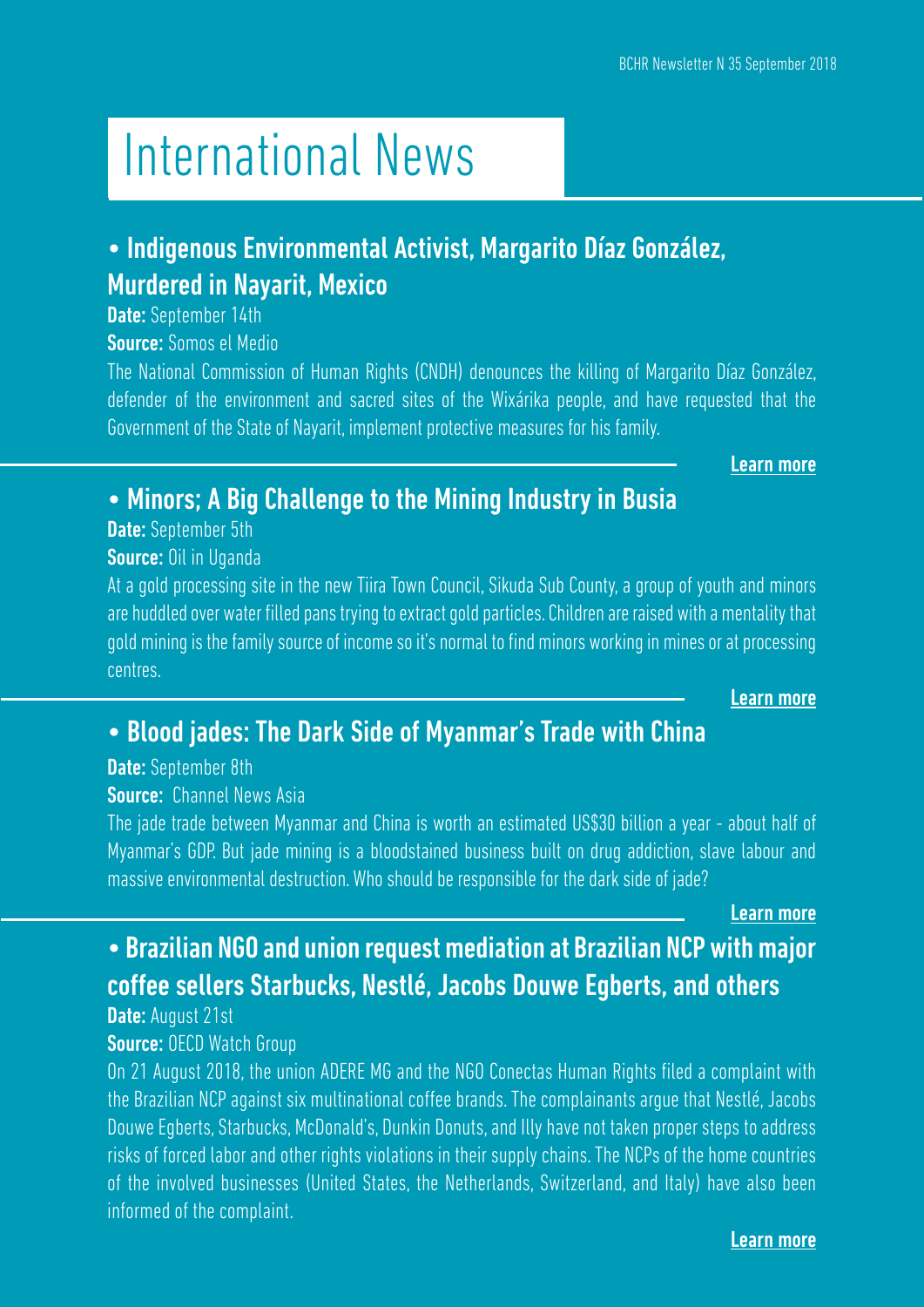### • Colombia charges 13 former Chiquita executives over hundreds of murders

Date: September 1st Source: Colombia Reports

Colombia's prosecution said it would charge more than a dozen former executives of the popular Chiquita bananas on charges they used death squads to increase profits. In a press statement, the prosecution said that 13 former Chiquita executives, including three Americans, one Costa Rican and one Honduran for mass killings by paramilitary.

[Learn more](https://tinyurl.com/y8lywfp5 )

## • Trump Suspended the 'Conflict Minerals' Provision of Dodd-Frank. That's Probably Good for Congo

#### Date: September 27th

**Source:** Environmental Peace Building

Most Americans think of the 2010 Dodd-Frank Act as a far-reaching effort to regulate the financial services industry to prevent another global recession. But there's a somewhat obscure provision involving Congo that the Trump administration has already undone. And that's probably a good thing for Congo, since the provision had troubling unintended consequences and was not helping to reduce conflict, as intended.

[Learn more](https://tinyurl.com/y9j7c7j2 )

## • Attorney Steven Donziger Files Human Rights Petition Claiming U.S. Judiciary Failed to Protect Him From Vicious Chevron Retaliation Campaign

Date: September 25th

#### **Source: CSR Wire**

Renowned U.S. human rights attorney Steven Donziger, who has helped impoverished communities in the Ecuadorian Amazon maintain a global litigation and advocacy effort against Chevron for over 25 years, filed a petition with the Inter-American Commission on Human Rights (IAHCR). The petition details how Donziger has suffered a massive campaign of retaliatory litigation and media attacks from Chevron that has been facilitated by U.S. judicial and other institutions.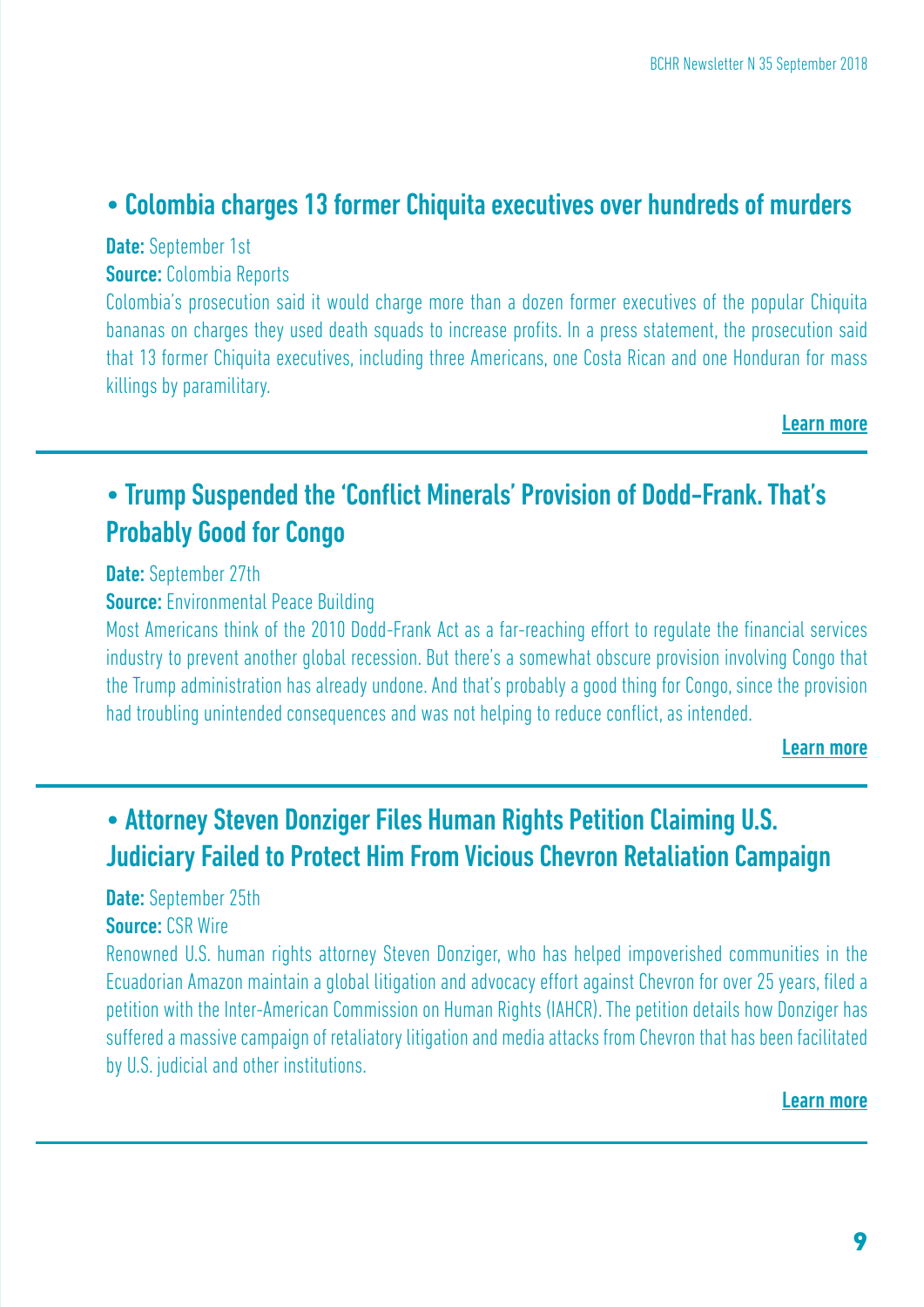# Blogs and Opinions

#### Article by: Komala Ramachandra

#### What Does It Take To Be A Responsible Jeweller?

Gold mining has been tainted by serious human rights abuses, including child labor, deadly working conditions, forced evictions, and harmful pollution. Human Rights Watch has documented such abuses in the Philippines, Papua New Guinea, Ghana, Mali, Nigeria, Tanzania, Uganda, and Eritrea.

[Learn more](https://tinyurl.com/y83a9fm8 )

#### Article by: Siddharth Kara

Open Letter to Anyone Who Uses a Smartphone, Drives an Electric Car, or Flies on a Plane Companies such as Apple, Google, Samsung, Tesla, Boeing, and dozens more that buy cobalt sourced from the DRC are aware of the appalling conditions in which cobalt can be mined, yet no one appears willing to address the situation. Make no mistake - the supply chain of cobalt from the Congo is smeared in blood and misery.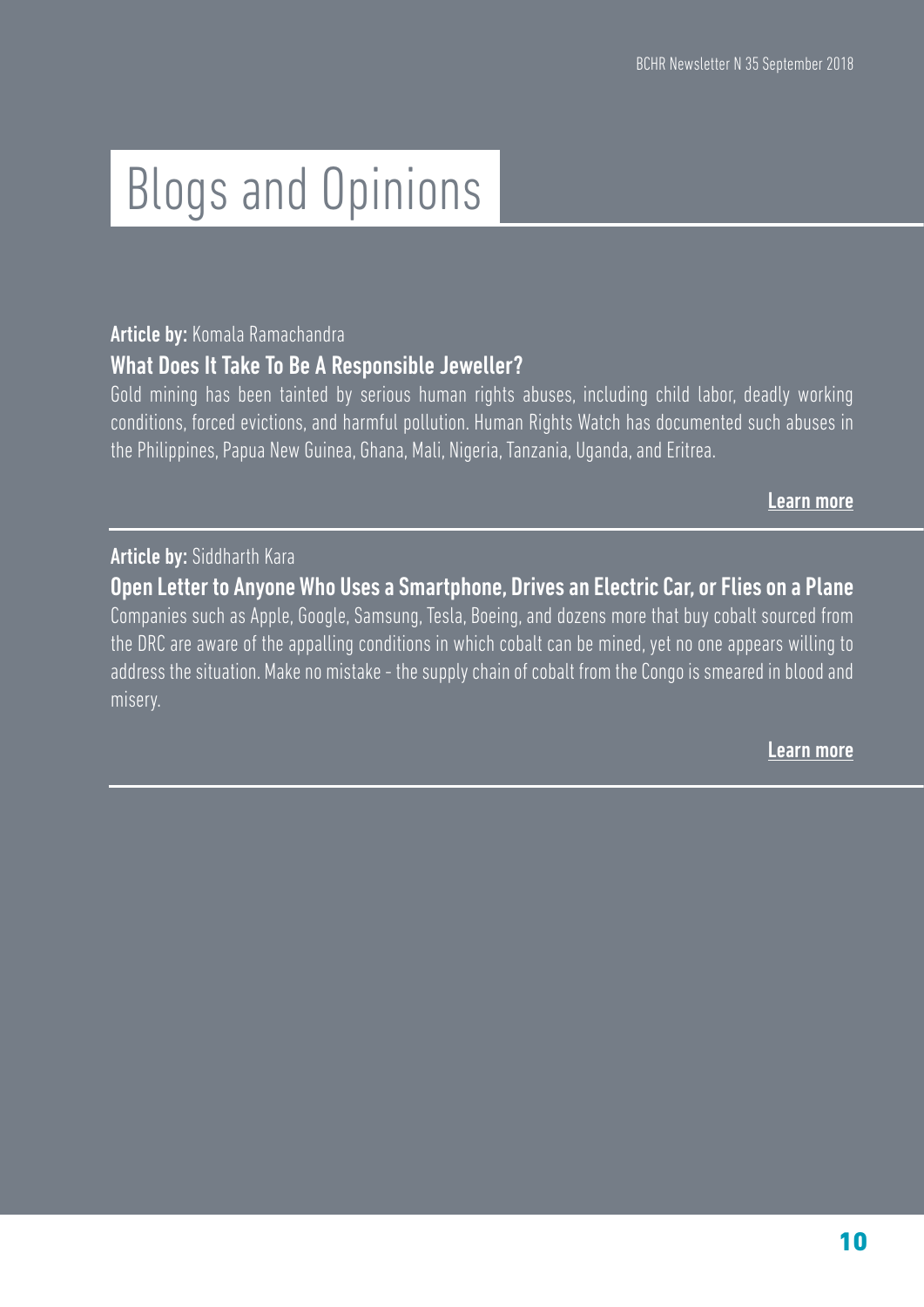# Campaigns

#### • Anti-Slapp Task Force: Protect the Protest

Courts are for those who seek justice, not revenge. A growing number of corporations, law firms, and individuals attempt to silence their critics by filing "Strategic Lawsuits Against Public Participation" (SLAPPs). SLAPPs violate the First Amendment rights of those who speak truth to power.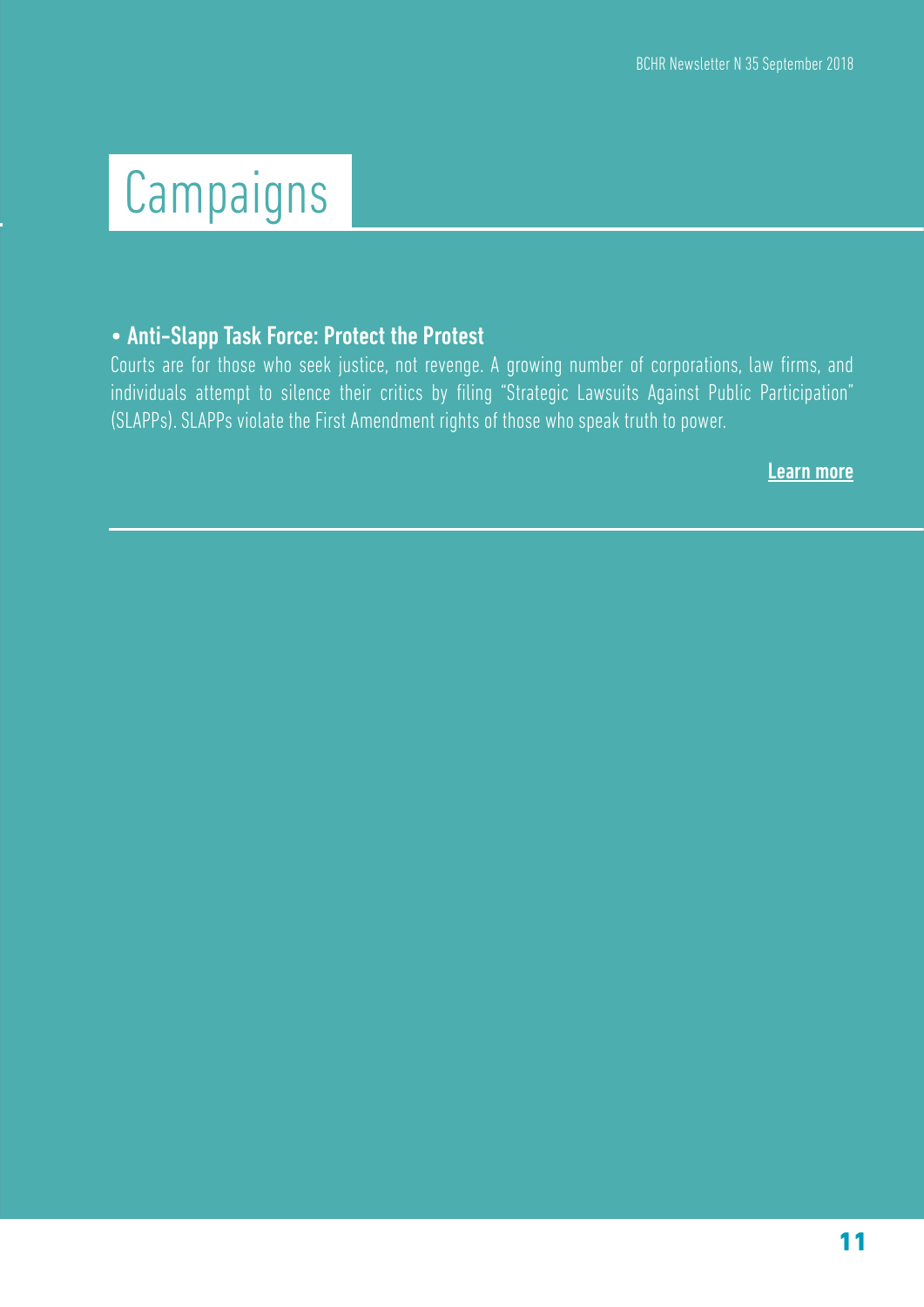# About our Network

The Network brings together researchers, practitioners and NGO members from various fields with the aim of researching and analysing the role of business in conflict situations reducing the human and people's rights violations and any other negative social and environmental impact as well as other adverse consequences. It also looks at the potential role of companies in relation to peace building.

The Network reflects upon the causes, dynamics and consequences of business involvement in armed conflicts and systematic state repression, as well as upon existing or potential responses to such involvements in light of the responsibilities of all concerned actors and ongoing international and local efforts to develop and apply appropriate initiatives and guidelines.

Visit: <http://www.networkbchr.org/>